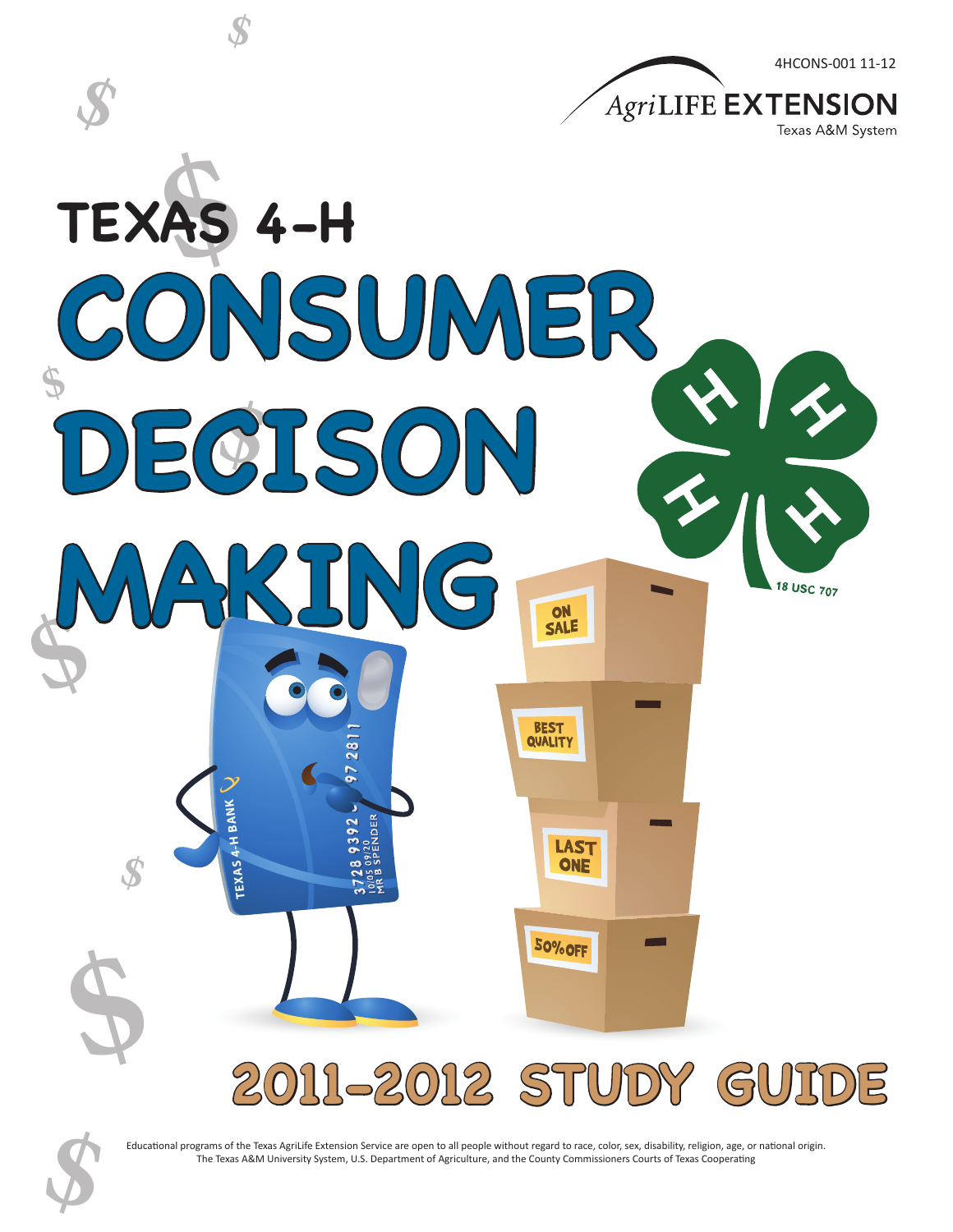# **How to Make the BEST Consumer Decision**

Making consumer decisions can be confusing. We are overwhelmed by the sheer number of consumer choices available to us in the real and the electronic marketplace. In the supermarket alone, there are thousands of goods to choose from. This guide will help you become an informed consumer and a smarter shopper. You will learn how to decide which goods and services best meet your needs. And you will learn a fail-proof process for making wise consumer decisions.

Many people don't know how important it is to be a 'smart shopper.' Good consumer skills can help you get more for your money. This is called increasing your purchasing power. You can increase your purchasing power in at least three ways when you are a smart shopper: 1) buy the same product or service for less money; 2) buy more goods and services with the same amount of money; or 3) buy a better quality product for the same amount of money. The quality of a product can be determined by the way it is put together, what materials are used, and how well it is made. In most cases, better quality goods will last longer than lower quality goods.

The rest of this guide will show you how you can become a 'smart shopper.'

## **Decision-Making Process**

Making consumer decisions is a lot like making other decisions. Some are easy, and some are hard. It starts with a situation or need you are facing: a decision that needs to be made or a problem that needs to be solved. The situation or need may be anything from picking a college to buying a bicycle, selecting a credit card or buying a gift for someone else.

**Identify your needs**. It is important to get as much information as possible about the situation or problem. Smart shoppers make their best decisions when they have complete and accurate information. Ask yourself questions like: Do I need this good or service? How will I use it? How often will I use it? Where will I store it? Answers to questions like these can help you decide what you need and what features you will actually use.

**List the attributes.** Make a list of the specific things the product or service should have. These things are known as the product or service attributes. What things would be nice to have but are not really necessary? During this stage, it is helpful to gather information about the

**T** Decision<br>product or service you are studying. Specific guidelines for conducting an informative search are in this unit. As you learn more about the item you are studying, you may decide to change your attribute list.

**\$**

**Example 18 Sources, experience and increase to work with. How well does the cost** of each item fit within the amount of money you have to will actually compare<br>
will actually compare<br>
der the good and bad<br>
or service. How well<br>
eds? How does each<br>
d wanted attributes? Specific guidelines<br>are in this unit. As<br>re studying, you may<br>to find out<br>to find out<br>and talk with friends,<br>p with alternatives. **Narrow the field.** Now you are ready to find out what's really out there. Visit different stores; look at advertisements; check the Internet; and talk with friends, relatives, and salespeople to come up with alternatives. From what you have seen and heard, make a  $-$ short list of the specific items or services you will actually compare and where they are available. Consider the good and bad things about each specific product or service. How well does each alternative meet your needs? How does each compare with your list of needed and wanted attributes? Consider your available resources, especially the amount of each item fit within the amount of money you have to spend? What type of support does each seller offer?

of money you have to<br>each seller offer?<br>decision! Once you<br>rvices, the stores or<br>ces, you are ready to<br>ake time to learn about<br>buy on impulse. Being a<br>ming, but the rewards of Evaluate your findings, and make a decision! Once you have compared the products or services, the stores or service providers, and your resources, you are ready to make a decision! Smart shoppers take time to learn about what they are buying. They do not buy on impulse. Being a smart shopper may be time consuming, but the rewards of making your limited resources go farther are worth it!

# **Searching for Information**

Information is important in making smart consumer decisions. Many consumers do not know where to get information. Other consumers do not use information they have. Two kinds of information are available to consumers. **Hard information** consists of *facts*. Weight, unit price, miles per gallon, and sodium content are examples of hard information. **Soft information** is *not fact*. Each consumer may judge soft information differently. It can include an evaluation of quality, durability, usefulness, etc.

Useful information can be found in a number of places. One of the most unbiased sources of information is a private or independent

product-testing agency. Product-testing agencies compare different products according to rational criteria. Their results are published so consumers can use this information in making their own consumer decisions.

One well-known independent testing group is Consumers Union. Consumers Union publishes its reports in *Consumer*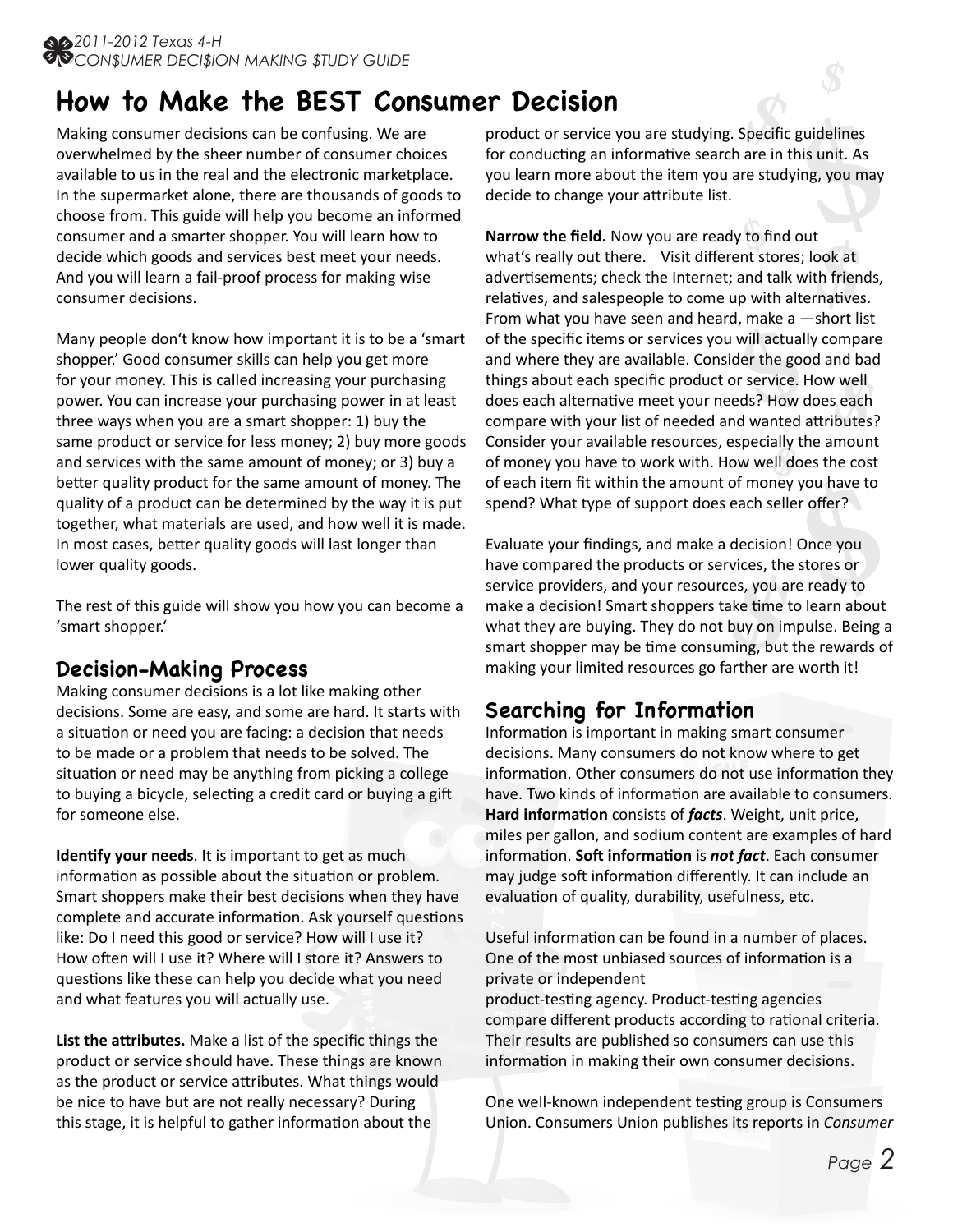#### *2011-2012 Texas 4-H CON\$UMER DECI\$ION MAKING \$TUDY GUIDE*

*Reports*. *Consumer Reports* is considered to be an unbiased source of objective product and service evaluations. It does not accept advertising and does not allow companies to advertise their Consumer Reports rankings in company advertisements. Information is also available online at www.consumerreports.org.

Underwriter's Laboratories (UL) establishes safety standards and tests products. They test appliances, equipment, and materials that could be fire, electric, or accident hazards, or used to stop the spread of fire. Products that meet the standards and pass the tests are given the UL Seal of Approval.

Of all the information available to consumers, the results from independent testing agencies are generally the most objective. Independent testing agencies are neutral and not associated with manufacturers. This means that they can give impartial information without losing money if manufacturers do not agree with their results. The Better Business Bureau (BBB) is also a source of consumer information. The BBB is a national association supported by business memberships. Most communities have a local office of the BBB nearby.

Some BBBs provide literature on what to look for when buying certain products. All BBBs keep records on businesses in the community. If a consumer is not satisfied with the products or services of a business, they can call and report this information to the BBB.

Other consumers can call the BBB to see if a particular business has a record of unhappy customers. The BBB will tell them if any consumer has filed a complaint against a particular business.

Remember that the BBB can only report complaints that they receive. If you call the BBB about a business and there is no record of any complaints, this may not mean all consumers have been satisfied. Unhappy consumers may not have filed a complaint. BBBs receive their money from businesses in the community and, therefore, have a business perspective.

Information can also be found on the products or their packaging. Manufacturers are required by law to provide certain types of information.

Clothing hang tags, labels, or product packages must contain:

fiber content.

- care instructions,
- country where the clothing was made, and
- nade, al<br>tifies th • a registered ID number that identifies the manufacturer.

Food labels must tell you:

- the name of the product and its form (chunk light tuna in spring water);
- amount of contents (weight or fluid ounces);
- **tifies the**<br>**form**<br>**;**<br>**;**<br>**x**<br>**or, distributor, or** • name and address of the processor, distributor, or packer; and
- list of ingredients in order of decreasing weight.

**Example 18 Second** the set of the set of the set of the set of the set of the set of the set of the set of the set of the set of the set of the set of the set of the set of the set of the set of the set of the set of the The Nutrition Facts panel on the food label must provide the following information:

**\$**

**\$**

- serving size;
- number of servings per container;
- calories per serving;
- protein per serving (in grams);
- carbohydrates per serving (in grams);
- fat per serving (in grams);
- fiber (in grams);
- sodium (in milligrams); and
- **Example 3.13**<br> **S Example 3.5**<br> **S Example 3.5**<br> **S Example 3.5**<br> **Example 3.5**<br> **Example 3.5**<br> **Example 3.5**<br> **Example 3.5**<br> **Example 4.5** • percent of Daily Value for fat, protein, carbohydrate, cholesterol and certain vitamins and minerals.

Product packages can provide other useful information. Instructions on how to use the product are often on the package.

The product warranty, if any, is sometimes printed on the package or provided inside. The warranty tells you what protection you have if the product is defective or does not work. Warranties are usually in effect for a specific period of time after you buy the product.

Advertising is another source of product information. Manufacturers' advertisements are considered to be less accurate and less reliable than other sources of information. It is important to remember that the main purpose of these advertisements is to persuade you to purchase one product over another.

Store advertisements can be useful in helping you know about sales. They also give you an idea of the types of products different stores sell and their prices. The main purpose of these advertisements is to persuade you to shop in one store over another.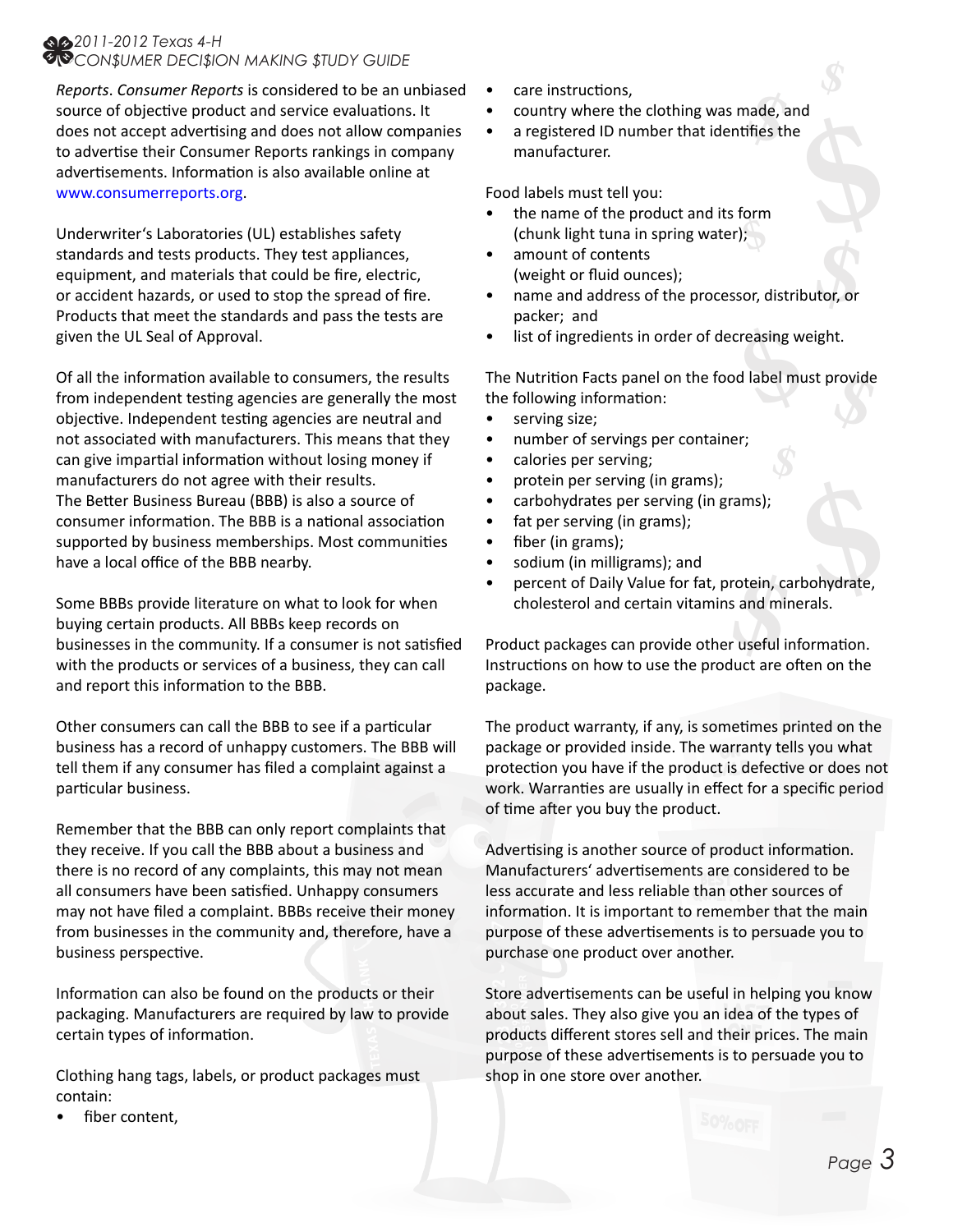#### *2011-2012 Texas 4-H CON\$UMER DECI\$ION MAKING \$TUDY GUIDE*

Libraries are another important source of information. Libraries subscribe to many magazines that can be useful in learning about a particular product. If you are learning about cameras, the librarian can help you find photography magazines and books with articles about camera products. Other specialty magazines write about other types of products. Skateboards, bicycles, camping, boating, golf, and skiing are all subjects of magazines. Libraries contain many types of information that the librarian can help you locate. Many of these resources can also be accessed online.

Don't forget sources of information in your own home. The telephone directory can save you time. You can call stores and find out if they sell a specific make and model of a product. They can tell you the price and answer other questions you may have. This information can help you narrow down your alternatives without visiting every store. Whether you call on the phone or visit the store in person, find out if they service the products they sell and what their return policy is. Be sure to find out all of your information before you buy.

Mail-order catalogs can help you narrow your choices. Catalogs provide good descriptions of products and give you an idea of what is available and how much products cost.

Many consumers are using their computers to search for online consumer information. Check out the guidelines in the CDM Study Guide on Online Shopping.

Don't forget your county Extension office as a source of information. County Extension agents have access to lots of information. They can sometimes provide you with Extension publications about the product in which you are interested. They can also tell you some important things to look for when comparing items.

# **How Much of a Search Do You Need?**

The price you pay for a product is not the only cost you have. Searching for information also has a cost. This cost includes money you use to pay for things like magazines or books you buy about products, phone calls you may make to get information, and gas to drive from store to store to comparison shop. You also spend time you could be using to do something else,perhaps studying, school work, or playing with friends.

Include hidden costs‖when comparing products. Hidden costs include things that will cost more once you own

Ie than clotning<br>that uses six large<br>me than one that uses<br>bst.' An opportunity<br>when you decide to do<br>ne football game **\$** the product. For example, clothing that needs to be dry at need<br>e than<br>that use cleaned will cost more over its lifetime than clothing that can be washed. Or an appliance that uses six large batteries will cost more over its lifetime than one that uses only two small batteries.

Another cost is called 'opportunity cost.' An opportunity cost is something you give up doing when you decide to do something else.

**Example 18 Set of the monests**<br> **s** the opportunity cos<br> **Example 18 Set of the money for portunity cost.** For example, if you decide to go to the football game Friday night, you give up the chance to go to the movies. Not being able to go to the movies is the opportunity cost. When you decide to use your allowance to buy candy and comic books, you give up the chance to use the money for that new music CD. This is also an opportunity cost.

Exercise of a<br> **Exercise of a**<br> **Exercise too long to make a**<br> **s**<br> **s**<br> **h** you conduct will<br> **of a**<br> **of a**<br> **of a**<br> **of above the consumer knows when<br>
<b>of above the consumer knows when EXIDENT CONSIDERATION IN DECEMBING NOTE CONTROL**<br>
continue your search is how many changes are occurring<br>
while you search if changes in price or features of a Another consideration in determining how long to while you search. If changes in price or features of a product are changing rapidly, information you gather will be out of date quickly. If you take too long to make a decision, you will need to re-check all your information to include the changed information.

How much of an information search you conduct will depend on the total cost of the search compared to the benefits you will receive. A smart consumer knows when to stop gathering information and make a decision.

A smart consumer decision is one where you purchase a product for less money – you save money – or you purchase a higher quality product for the same amount of money – you get more for your money. It is to your advantage to conduct a bigger search when:

- what you are buying costs a lot of money,
- you don't have much money to spend,
- it won't cost much in time or money to conduct the search, or
- you think the difference between prices and quality of items is large.

If a product costs only a few dollars, you probably won't spend much time searching for information before you make a decision.

But if an item costs a lot of money (say more than \$50), you will want to spend more time learning about the product before you buy.

*Page 4*